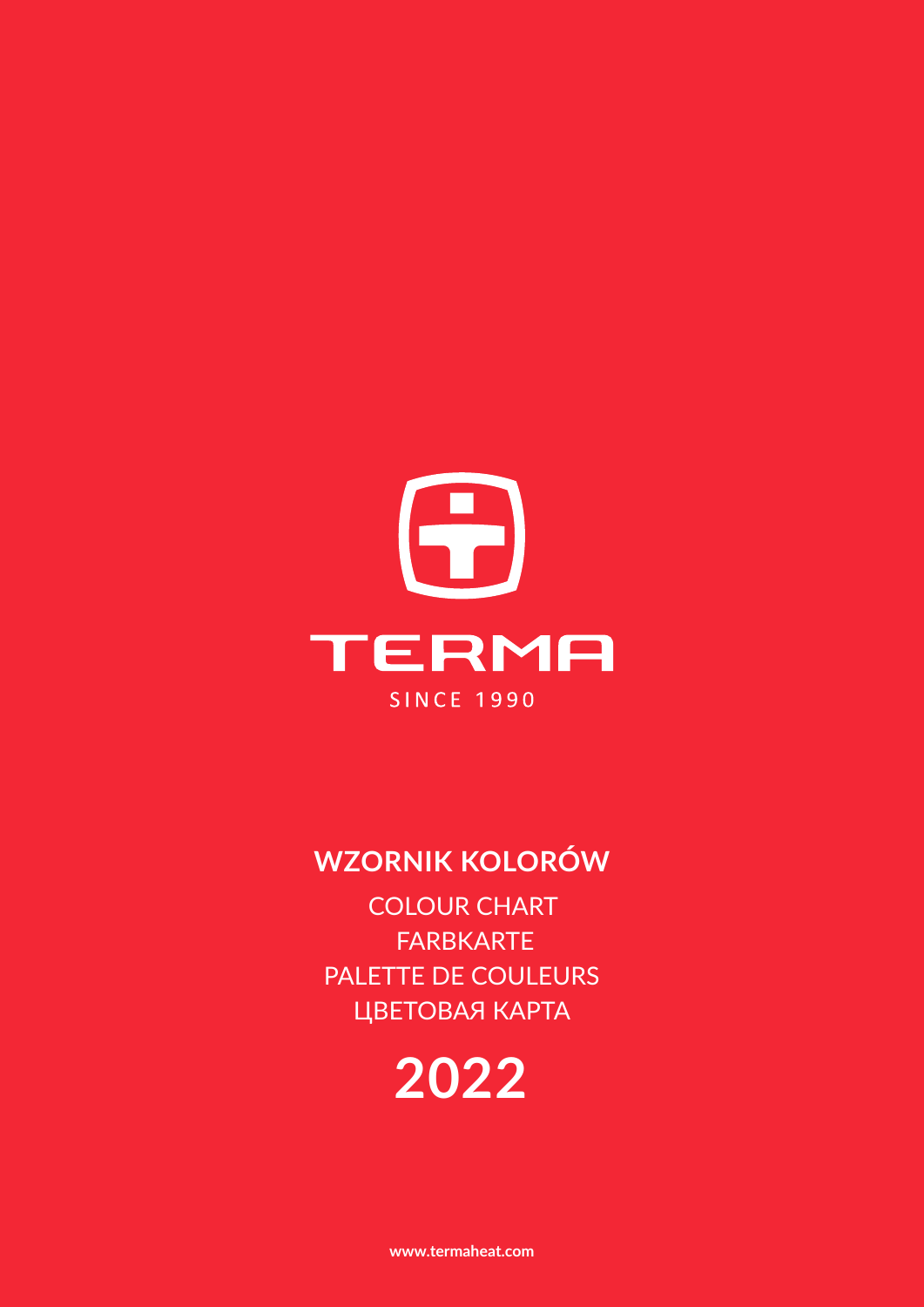

Prezentowane kolory mogą się nieznacznie różnić od rzeczywistych. W celu precyzyjnego wyboru barwy należy posłużyć się oryginalnym wzornikiem, dostępnym u naszych menadżerów sprzedaży i dystrybutorów.

Presented colours may vary from the actual colour finishes. In order to select the exact colour that is required, please use our Special Colour Palette that is available for viewing at your local distributor of Terma.

Die präsentierten Farben können in Wirklichkeit leicht vom Original abweichen. Um sich zu vergewissern, welche Farbe gewählt werden sollte, verwenden Sie die originelle Farbkarte, die Sie bei unseren Partnern finden.

Terma Sp. z.o.o. ne garantit pas que les couleurs choisies soient identiques aux naturelles. Avant de choisir la couleur, nous vous suggérons de contacter notre distributeur le plus proche, équipé du nuancier orginal.

Представленные цвета могут незначительно отличаться от реальных. Для проверки оттенков слeдуeт воспользоваться оригинальнoй палитрой цветов, доступнoй у наших дистрибьюторов.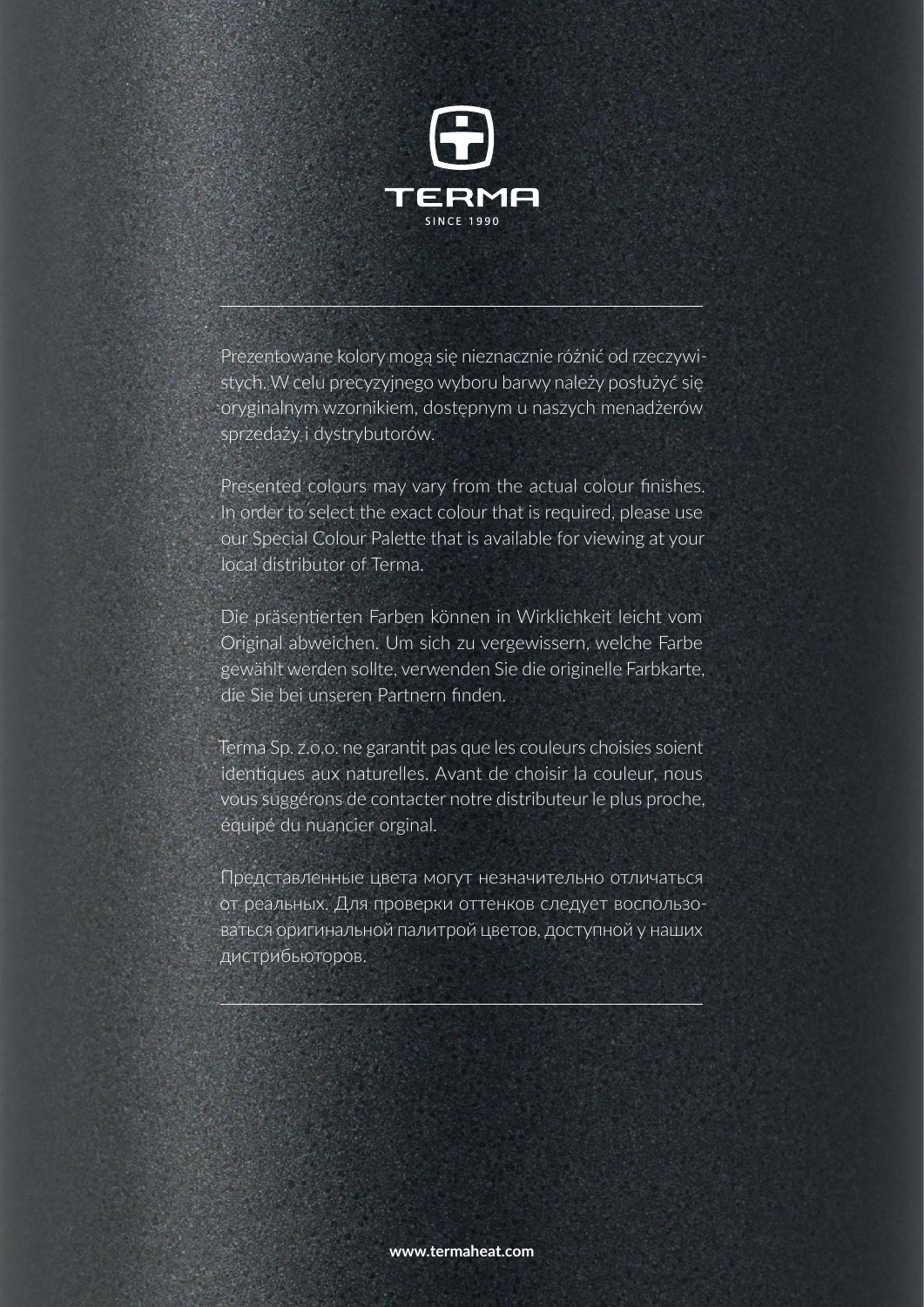#### **PALETA KOLORÓW SPECJALNYCH | SPECIAL COLOURS PALETTE | SPEZIALFARBEN NUANCIER COULEURS SPECIALES | ПАЛИТРА СПЕЦИАЛЬНЫХ ЦВЕТОВ**

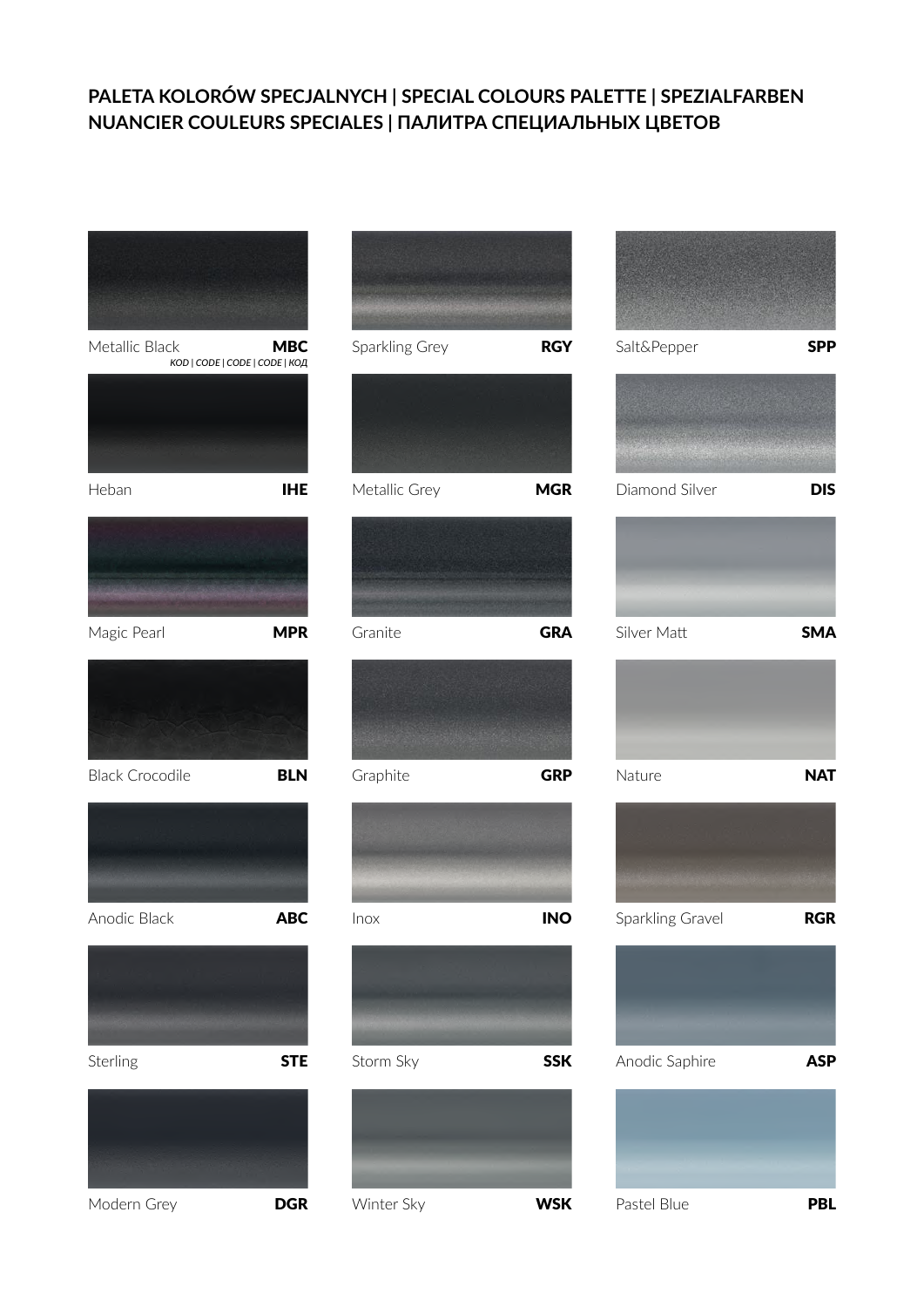| Blueberry         | <b>SGA</b> |
|-------------------|------------|
|                   |            |
| Denim             | <b>DEM</b> |
|                   |            |
| Green Chlorophyll | GCL        |
|                   |            |
| Soft Green Apple  | <b>SGA</b> |
|                   |            |
| Anodic Malachite  | AM I       |
|                   |            |
| California Beige  | <b>ICB</b> |
|                   |            |
| Blush             | <b>BUH</b> |
|                   |            |
| Soft 9016         | <b>S96</b> |

| White Wall           | <b>WWL</b> |
|----------------------|------------|
|                      |            |
| White Gold           | <b>WGD</b> |
|                      |            |
| Sparkling Cream      | <b>RCR</b> |
|                      |            |
| Quartz               | QUA        |
|                      |            |
| Halo                 | <b>HAL</b> |
|                      |            |
| Anodic Gold          | <b>AGO</b> |
|                      |            |
| Copper               | <b>COP</b> |
|                      |            |
| <b>Bright Copper</b> | <b>BCO</b> |





Metallic Stone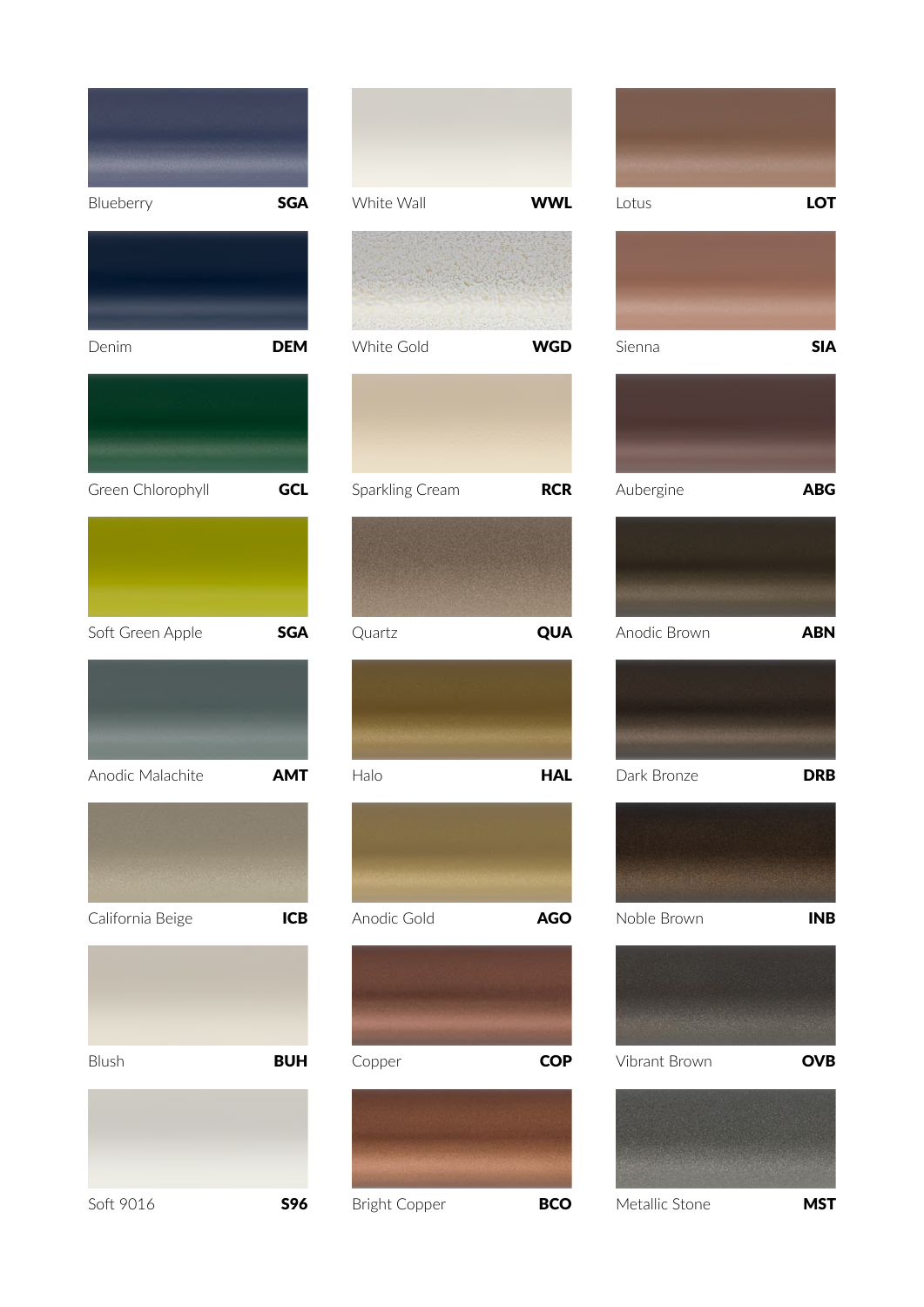

#### **CHROM | CHROME | CHROM | CHROME | ХРОМ**

| Chrome | <b>CRO</b> |
|--------|------------|

- PL Wykończenie galwaniczne dostępne z dopłatą dla wybranych produktów.
- EN Electroplated finish available at extra charge for selected products.
- DE Galvanische Ausführung gegen Aufpreis für ausgewählte Produkte erhältlich.
- FR Finition galvanique disponible avec un supplément pour les produits sélectionnés.
- RU Гальваническое покрытие доступно за дополнительную оплату для избранных изделий.

### **MIEDŹ | COPPER | KUPFER | CUIVRE | МЕДЬ**



- PL Opcja kolorystyczna dostępna tylko dla grzejnika Pająk i Pająk E. Ze względu na właściwości, powłoka pod wpływem czasu może zmienić zabarwienie.
- EN This option is only available for Pajak and Pajak E radiators. Due to its properties, copper may darken over time. Raw Copper will change, and its colour will eventually turn to reddish or reddish-brown.
- DE Diese Option ist nur für die Heizkörper Pająk und Pająk E erhältlich. Aufgrund seiner Eigenschaften kann Kupfer mit der Zeit dunkler werden und seine Farbe zu rötlich oder rötlich-braun ändern.
- FR Option disponible uniquement pour le radiateur Pająk et Pająk E. En raison de ses propriétés, le cuivre peut devenir plus sombre et prendre au fil de temps la couleur définie comme rouge ou brun rougeâtre.
- RU Версия доступна только для радиатора Pająk и Pająk E. Под воздействием различных факторов покрытие может изменить окраску.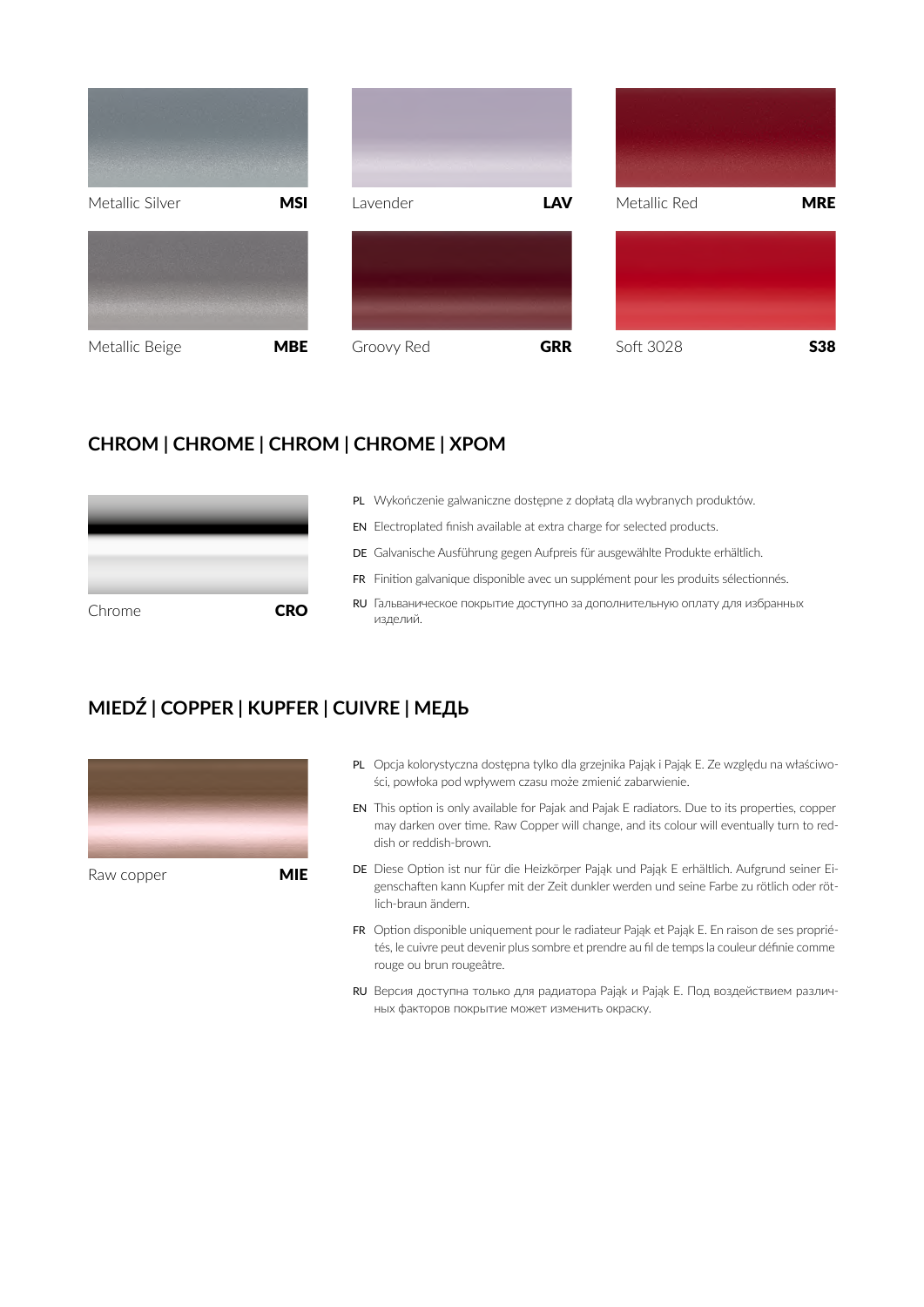#### **PALETA KOLORÓW PREMIUM | PREMIUM COLOURS PALETTE | PALETTE DER PRE-MIUMFARBEN | PALETTE DE COULEURS PREMIUM | ПАЛИТРА ЦВЕТОВ ПРИЕМИУМ**



- PL Kolory dostępne z dopłatą dla grzejników (Uwaga: Kolor Brushed Brass wyłączony jest z oferty w przypadku modeli Angus, Cane, Hex, PLC) |
- EN Colours available at an extra charge for the radiators below (Note: Brushed Brass color is excluded from the offer for Angus, Cane, Hex, PLC radiatrors) |
- DE Farben gegen Aufpreis erhältlich (Achtung: Die Farbe Brushed Brass ist für die Heizkörpermodelle Angus, Cane, Hex und PLC von unserem Angebot ausgeschlossen) |
- FR Couleurs disponibles avec supplément pour les radiateurs (Remarque : La couleur Brushed Brass est exclue de l'offre pour les modèles Angus, Cane, Hex, PLC) |
- RU Цвета премиум доступны с доплатой (Внимание: цвет Brushed Brass исключен из предложения для моделей Angus, Cane, Hex, PLC):

AERO, ALEX, ANGUS, BONE, CANE, CIRCOLO, CYKLON, DEXTER, DOMI, EASY, FIDO, FIONA, HEX, INTRA, LENA, LIMA, MANTIS, MARLIN, MICHELLE, MIKE, PERŁA, PLC, POC, RETRO, SIMPLE, SPIRO, TUNE ( pojedynczy rząd | single row | einzeilig | simple rangée | один ряд ), ZIGZAG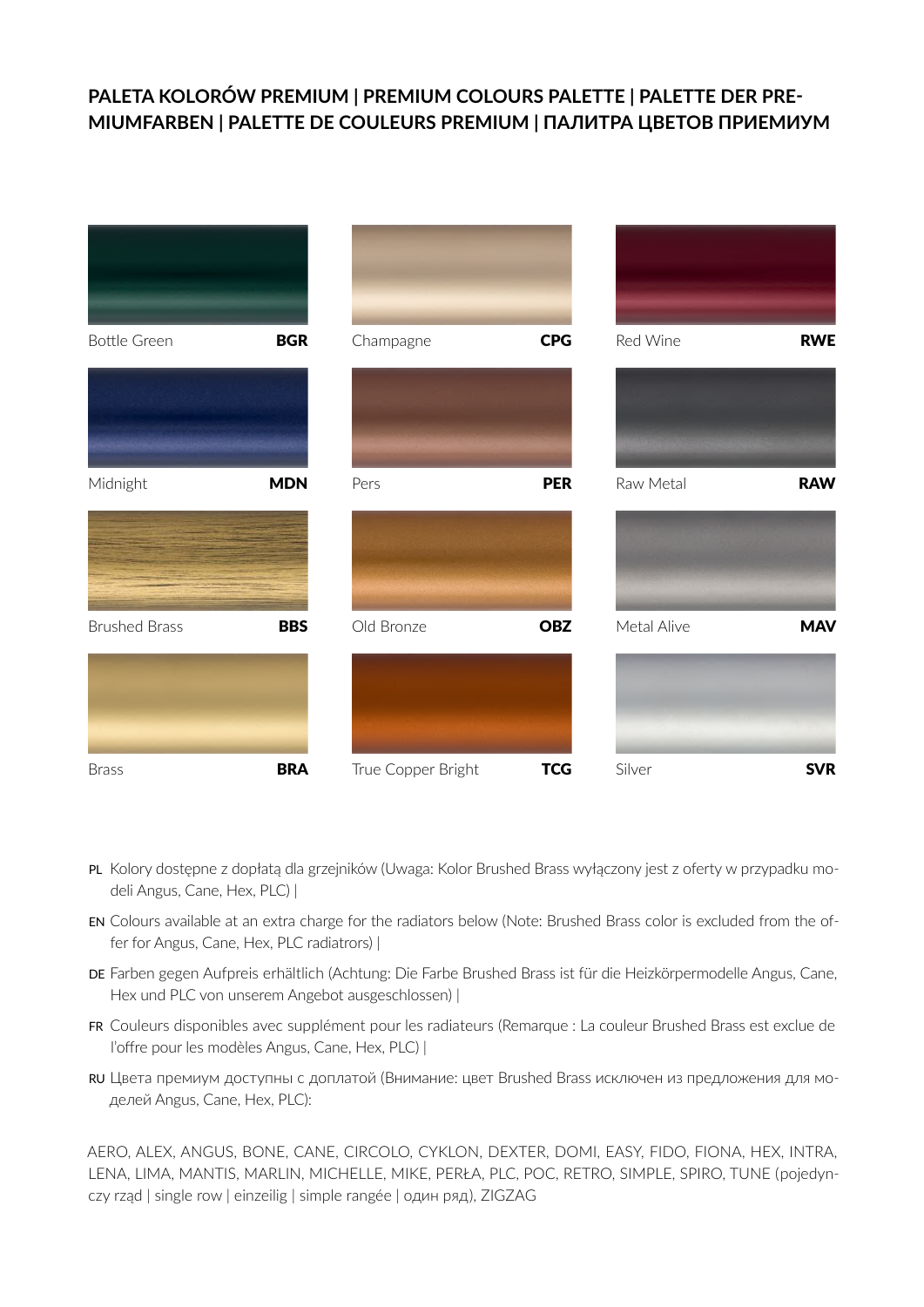#### **PALETA KOLORÓW CAMBER | CAMBER COLOURS PALETTE | CAMBER FARBPALETTE | PALETTE DE COULEURS CAMBER | ПАЛИТРА ЦВЕТОВ CAMBER**









Noble Brown **INB**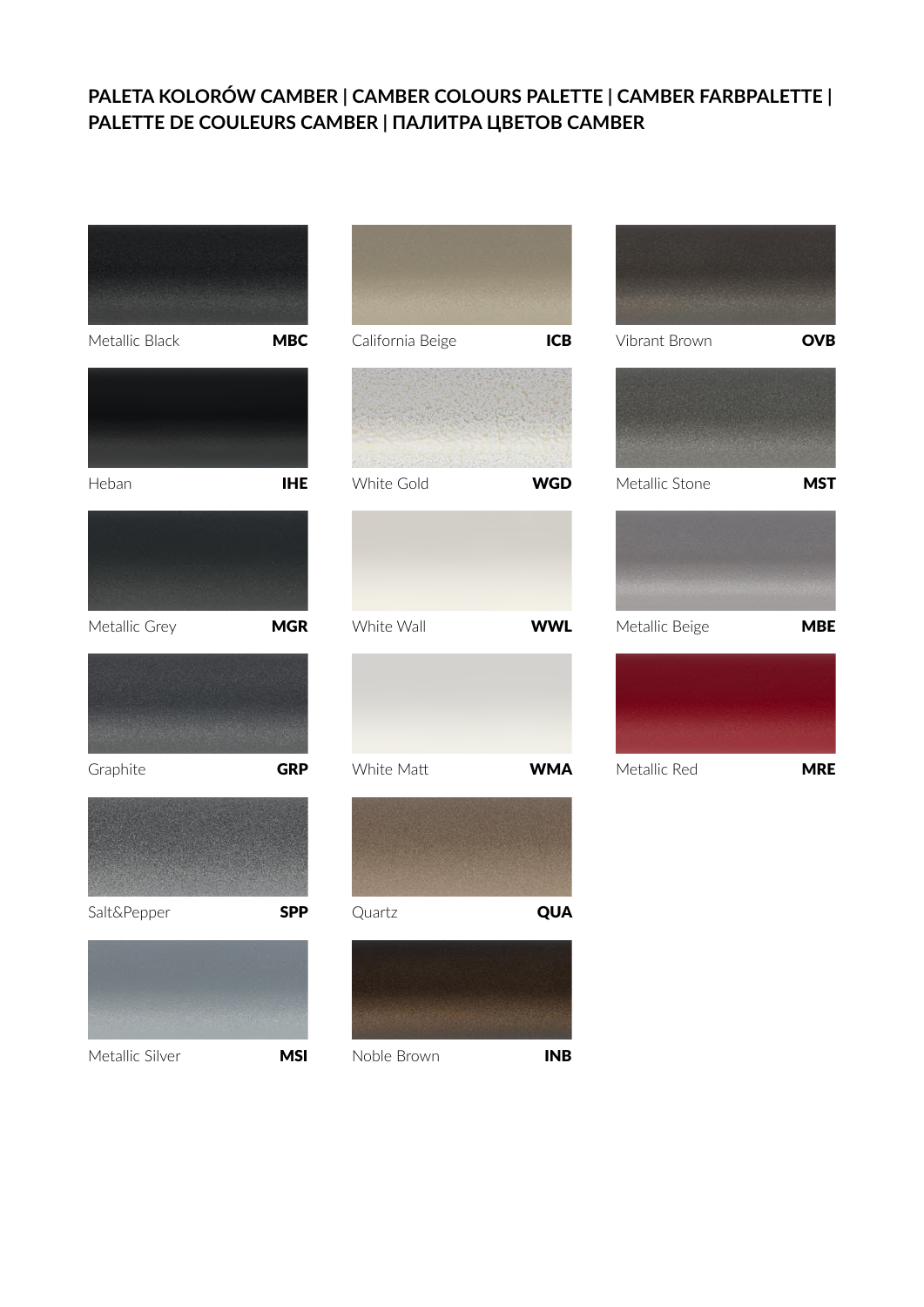#### **PALETA KOLORÓW RAL | RAL COLOURS PALETTE | RAL FARBPALETTE NUANCIER RAL | ПАЛИТРА ЦВЕТОВ**

- PL Każdy produkt malowany proszkowo na kolor z palety RAL dostępny w palecie Terma dostępny jest w wersji SOFT oraz w wersji MAT.
- RAL wykończenie z połyskiem charakterystycznym dla palety RAL (ok. 75% połysku).
- MAT wykończenie matowe, o umiarkowanym poziomie połysku, w dotyku gładkie (25–30% połysku)
- SOFT wykończenie matowe, o niskim poziomie połysku i satynowej powierzchni, w dotyku aksamitne (poniżej 10% połysku)
- EN Each product powder coated in a colour from the Terma RAL palette is available in the SOFT and MAT versions.
- $RAL a$  glossy finish characteristic of the RAL palette (approximately 75% gloss).
- MAT matt finish, with a moderate level of gloss, smooth to the touch (25–30% gloss)
- SOFT matt finish, with a low level of gloss and satin surface, velvety to the touch (less than 10% gloss)
- DE Jedes pulverbeschichtete Produkt in einer Farbe der TERMA RAL-Farbpalette ist jeweils in einer SOFT- sowie einer MATT-Version verfügbar.
	- RAL eine Lackierung mit einem für die RAL-Palette charakteristischen Glanzgrad (ca. 75% Glanz).
- MAT matte Oberfläche mit mäßigem Glanzgrad, glatte Struktur (25–30% Glanz)
- SOFT matte Oberfläche mit geringem Glanzgrad und satinierter Oberfläche, die sich samtig anfühlt (weniger als 10% Glanz)
- FR Chaque produit revetu par poudre coloree de palette ral est disponible en version soft et mat.
- RAL finition avec une brillance caractéristique de la palette RAL (env. 75% de brillance).
- MAT finition mate, avec un niveau de brillance modéré, lisse au toucher (25–30% de brillance)
- SOFT finition mate, avec une surface satinée peu brillante, veloutée au toucher (moins de 10% de brillance)
- RU Каждый радиатор окрашенный порошковым покрытие из палитры RAL TERMA доступны в версиях SOFT и MAT
- RAL отделка с уровнем блеска, свойственным палитре RAL (75% блеска).
- MAT матовое покрытие, с легким блеском, гладкое при прикосновении (25–30% блеска)
- SOFT матовая поверхность, с низким уровнем блеска и сатиновой поверхностью, бархатистая при прикосновении (менее 10% блеска)







RAL 9005 **9P5** RAL 9005 MAT **9M5** RAL 9005 SOFT **S95**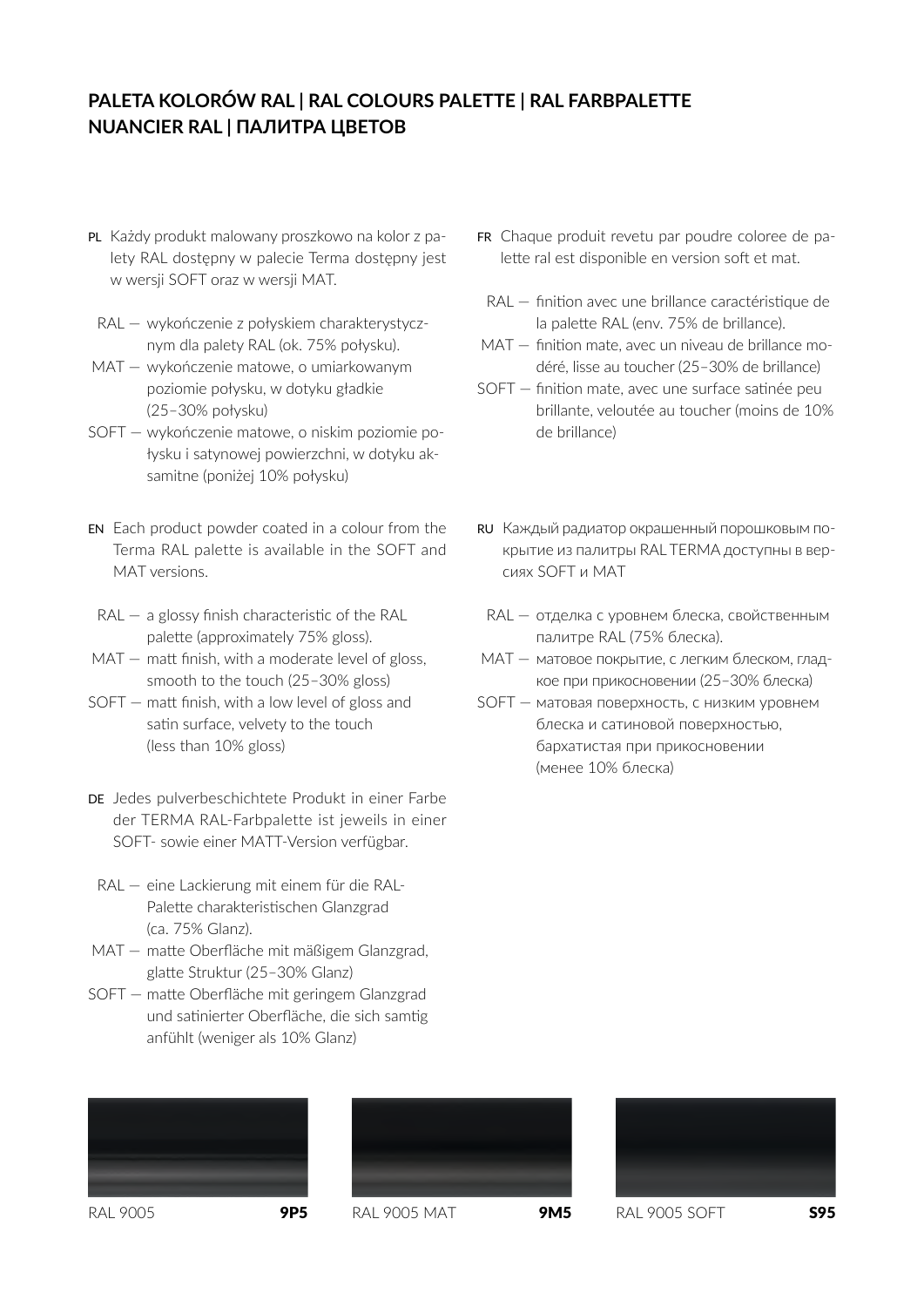| <b>RAL 1000</b> | 100 | RAL 1011        | 111 | RAL 1019        | 119 | <b>RAL 1033</b> | 133 |
|-----------------|-----|-----------------|-----|-----------------|-----|-----------------|-----|
|                 |     |                 |     |                 |     |                 |     |
| <b>RAL 1001</b> | 101 | <b>RAL 1012</b> | 112 | <b>RAL 1020</b> | 120 | <b>RAL 1034</b> | 134 |
|                 |     |                 |     |                 |     |                 |     |
| <b>RAL 1002</b> | 102 | <b>RAL 1013</b> | 113 | <b>RAL 1021</b> | 121 | <b>RAL 1037</b> | 137 |
|                 |     |                 |     |                 |     |                 |     |
| <b>RAL 1003</b> | 103 | <b>RAL 1014</b> | 114 | <b>RAL 1023</b> | 123 | <b>RAL 2000</b> | 200 |
|                 |     |                 |     |                 |     |                 |     |
| <b>RAL 1004</b> | 104 | <b>RAL 1015</b> | 115 | <b>RAL 1024</b> | 124 | <b>RAL 2001</b> | 201 |
|                 |     |                 |     |                 |     |                 |     |
| <b>RAL 1005</b> | 105 | <b>RAL 1016</b> | 116 | <b>RAL 1027</b> | 127 | <b>RAL 2002</b> | 202 |
|                 |     |                 |     |                 |     |                 |     |
| <b>RAL 1006</b> | 106 | <b>RAL 1017</b> | 117 | <b>RAL 1028</b> | 128 | <b>RAL 2003</b> | 203 |
|                 |     |                 |     |                 |     |                 |     |
| <b>RAL 1007</b> | 107 | <b>RAL 1018</b> | 118 | <b>RAL 1032</b> | 132 | <b>RAL 2004</b> | 204 |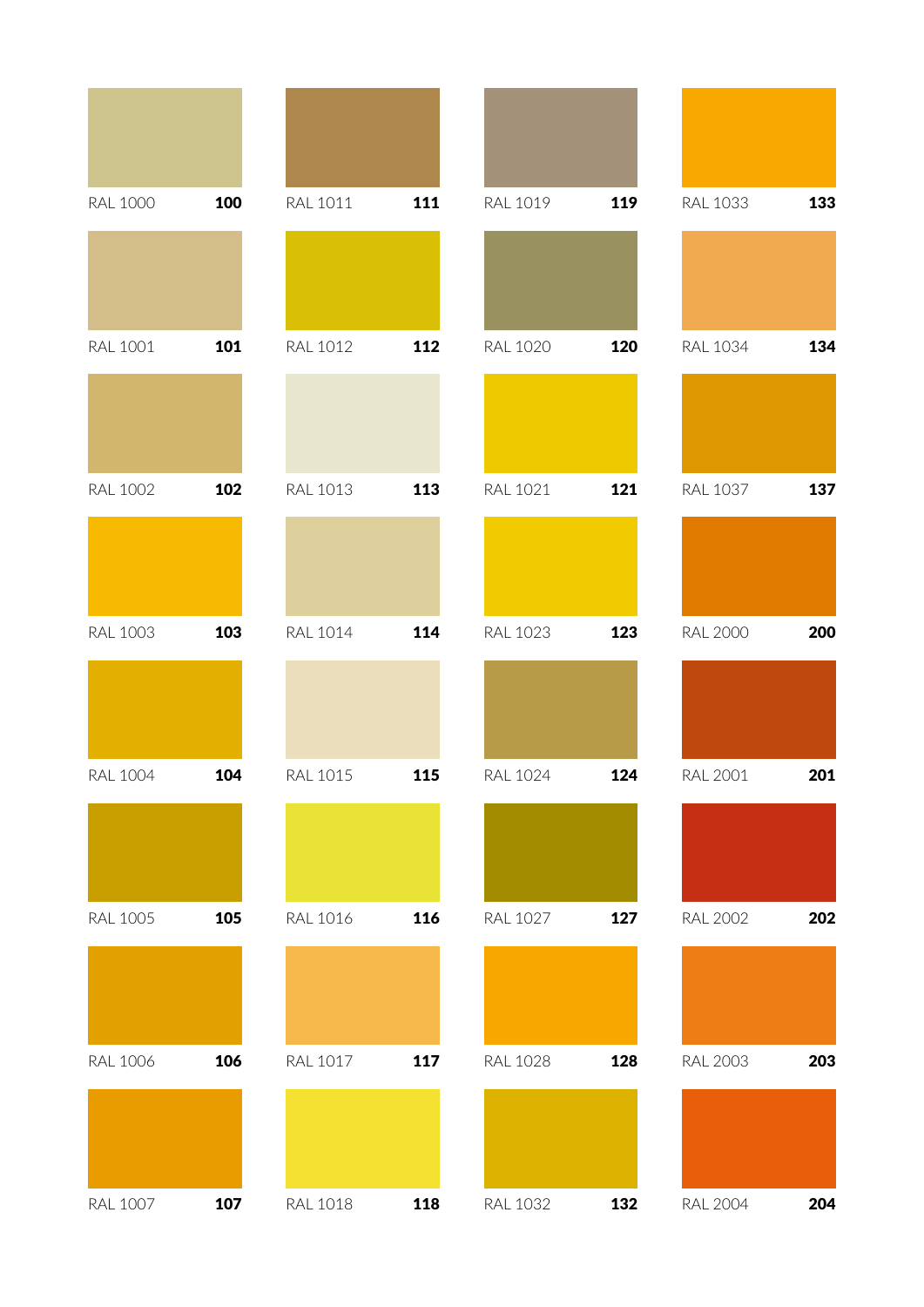| <b>RAL 2008</b> | 208 | <b>RAL 3003</b> | 303 | <b>RAL 3014</b> | 314 | <b>RAL 3028</b> | 328 |
|-----------------|-----|-----------------|-----|-----------------|-----|-----------------|-----|
|                 |     |                 |     |                 |     |                 |     |
| <b>RAL 2009</b> | 209 | <b>RAL 3004</b> | 304 | <b>RAL 3015</b> | 315 | <b>RAL 3031</b> | 331 |
|                 |     |                 |     |                 |     |                 |     |
| <b>RAL 2010</b> | 210 | <b>RAL 3005</b> | 305 | <b>RAL 3016</b> | 316 | <b>RAL 4001</b> | 401 |
|                 |     |                 |     |                 |     |                 |     |
| <b>RAL 2011</b> | 211 | <b>RAL 3007</b> | 307 | <b>RAL 3017</b> | 317 | <b>RAL 4002</b> | 402 |
|                 |     |                 |     |                 |     |                 |     |
| <b>RAL 2012</b> | 212 | <b>RAL 3009</b> | 309 | <b>RAL 3018</b> | 318 | <b>RAL 4003</b> | 403 |
|                 |     |                 |     |                 |     |                 |     |
| <b>RAL 3000</b> | 300 | RAL 3011        | 311 | <b>RAL 3020</b> | 320 | <b>RAL 4004</b> | 404 |
|                 |     |                 |     |                 |     |                 |     |
| <b>RAL 3001</b> | 301 | <b>RAL 3012</b> | 312 | <b>RAL 3022</b> | 322 | <b>RAL 4005</b> | 405 |
|                 |     |                 |     |                 |     |                 |     |
| <b>RAL 3002</b> | 302 | <b>RAL 3013</b> | 313 | <b>RAL 3027</b> | 327 | <b>RAL 4006</b> | 406 |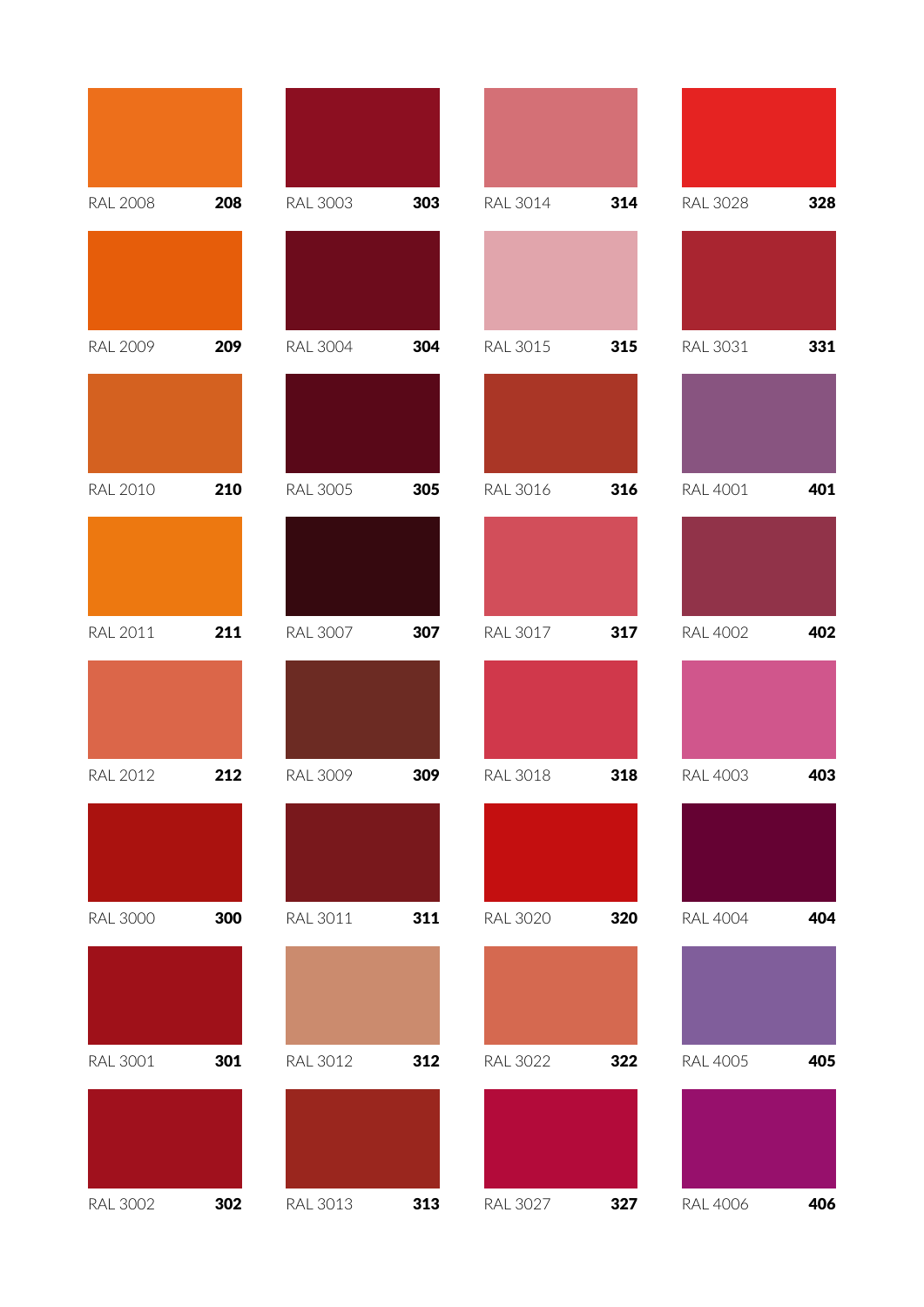| <b>RAL 4007</b> | 407 | <b>RAL 5004</b> | 504 | <b>RAL 5013</b> | 513 | <b>RAL 5022</b> | 522 |
|-----------------|-----|-----------------|-----|-----------------|-----|-----------------|-----|
|                 |     |                 |     |                 |     |                 |     |
| <b>RAL 4008</b> | 408 | <b>RAL 5005</b> | 505 | <b>RAL 5014</b> | 514 | <b>RAL 5023</b> | 523 |
|                 |     |                 |     |                 |     |                 |     |
| <b>RAL 4009</b> | 409 | <b>RAL 5007</b> | 507 | <b>RAL 5015</b> | 515 | <b>RAL 5024</b> | 524 |
|                 |     |                 |     |                 |     |                 |     |
| <b>RAL 4010</b> | 410 | <b>RAL 5008</b> | 508 | <b>RAL 5017</b> | 517 | <b>RAL 6000</b> | 600 |
|                 |     |                 |     |                 |     |                 |     |
| <b>RAL 5000</b> | 500 | <b>RAL 5009</b> | 509 | <b>RAL 5018</b> | 518 | RAL 6001        | 601 |
|                 |     |                 |     |                 |     |                 |     |
| <b>RAL 5001</b> | 501 | <b>RAL 5010</b> | 510 | RAL 5019        | 519 | RAL 6002        | 602 |
|                 |     |                 |     |                 |     |                 |     |
| <b>RAL 5002</b> | 502 | <b>RAL 5011</b> | 511 | <b>RAL 5020</b> | 520 | RAL 6003        | 603 |
|                 |     |                 |     |                 |     |                 |     |
| <b>RAL 5003</b> | 503 | <b>RAL 5012</b> | 512 | <b>RAL 5021</b> | 521 | <b>RAL 6004</b> | 604 |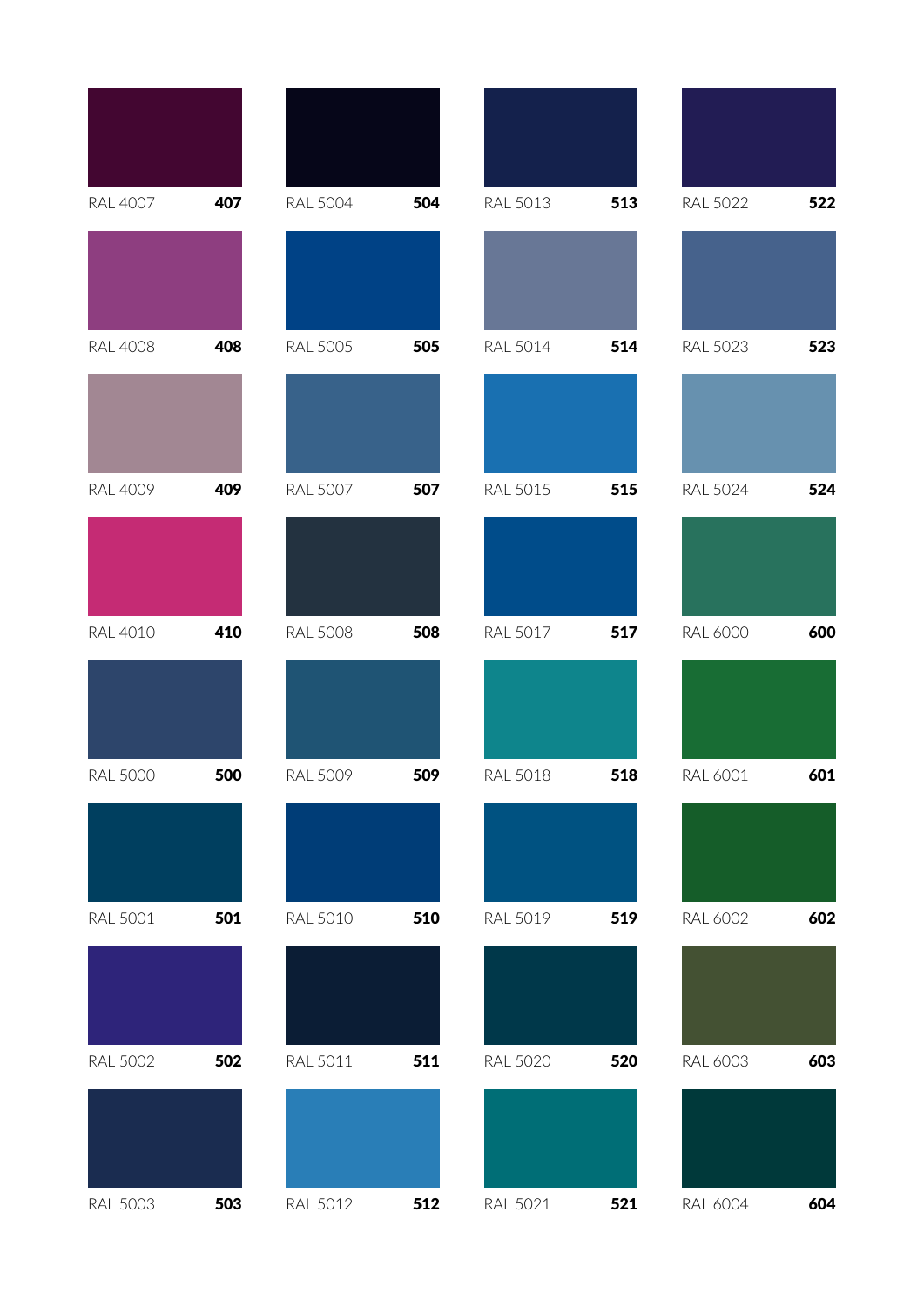| <b>RAL 6005</b> | 605 | RAL 6013        | 613 | RAL 6021        | 621 | RAL 6032        | 632 |
|-----------------|-----|-----------------|-----|-----------------|-----|-----------------|-----|
|                 |     |                 |     |                 |     |                 |     |
| <b>RAL 6006</b> | 606 | RAL 6014        | 614 | <b>RAL 6022</b> | 622 | RAL 6033        | 633 |
|                 |     |                 |     |                 |     |                 |     |
| <b>RAL 6007</b> | 607 | RAL 6015        | 615 | RAL 6024        | 624 | RAL 6034        | 634 |
|                 |     |                 |     |                 |     |                 |     |
| <b>RAL 6008</b> | 608 | <b>RAL 6016</b> | 616 | RAL 6025        | 625 | <b>RAL 7000</b> | 700 |
|                 |     |                 |     |                 |     |                 |     |
| <b>RAL 6009</b> | 609 | RAL 6017        | 617 | RAL 6026        | 626 | <b>RAL 7001</b> | 701 |
|                 |     |                 |     |                 |     |                 |     |
| RAL 6010        | 610 | RAL 6018        | 618 | RAL 6027        | 627 | <b>RAL 7002</b> | 702 |
|                 |     |                 |     |                 |     |                 |     |
| RAL 6011        | 611 | RAL 6019        | 619 | <b>RAL 6028</b> | 628 | <b>RAL 7003</b> | 703 |
|                 |     |                 |     |                 |     |                 |     |
| RAL 6012        | 612 | <b>RAL 6020</b> | 620 | RAL 6029        | 629 | <b>RAL 7004</b> | 704 |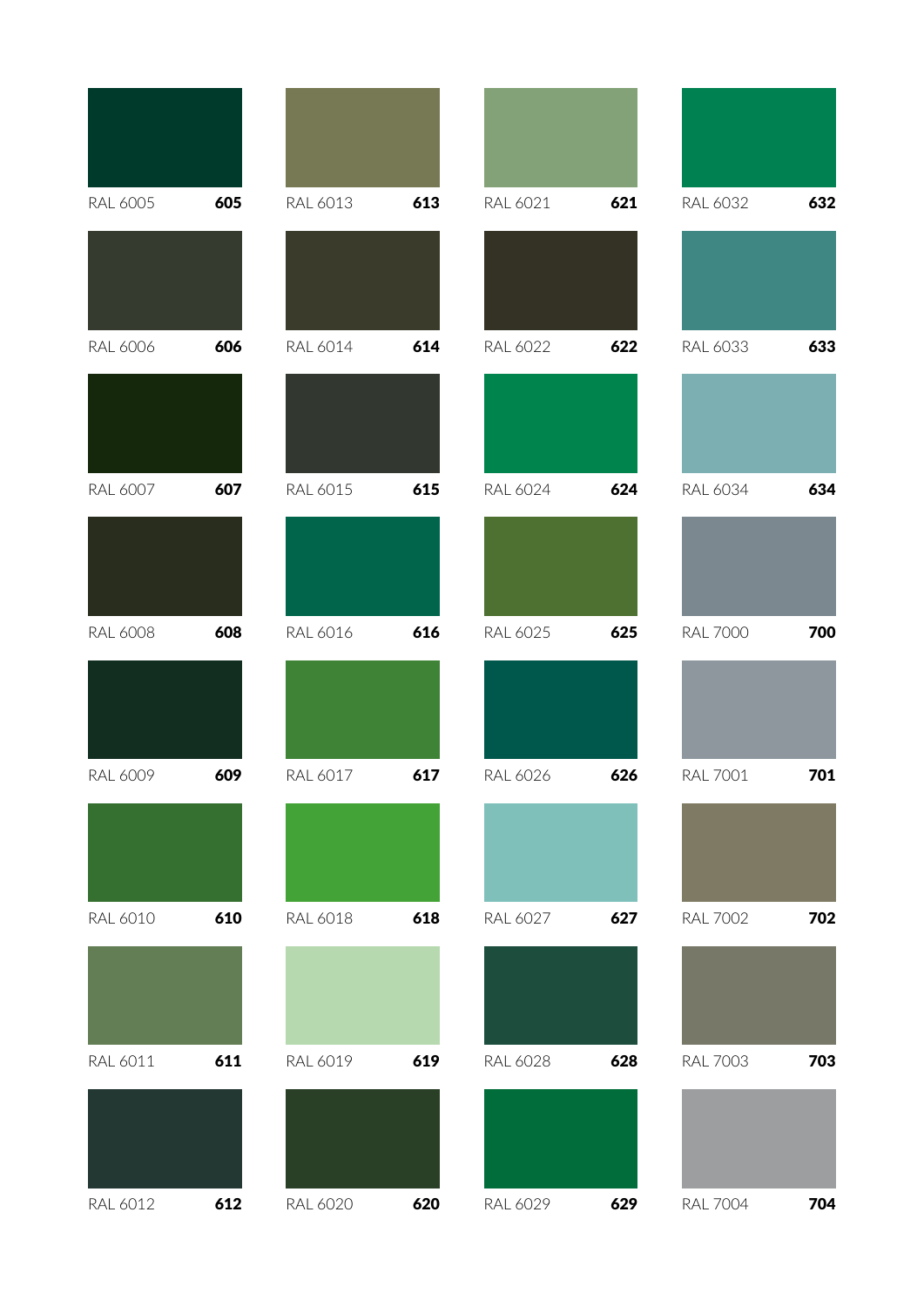| <b>RAL 7005</b> | 705 | <b>RAL 7015</b> | 715 | <b>RAL 7032</b> | 732 | <b>RAL 7040</b> | 740 |
|-----------------|-----|-----------------|-----|-----------------|-----|-----------------|-----|
|                 |     |                 |     |                 |     |                 |     |
| <b>RAL 7006</b> | 706 | <b>RAL 7016</b> | 716 | <b>RAL 7033</b> | 733 | <b>RAL 7042</b> | 742 |
|                 |     |                 |     |                 |     |                 |     |
| <b>RAL 7008</b> | 708 | <b>RAL 7021</b> | 721 | <b>RAL 7034</b> | 734 | <b>RAL 7043</b> | 743 |
|                 |     |                 |     |                 |     |                 |     |
| <b>RAL 7009</b> | 709 | <b>RAL 7022</b> | 722 | <b>RAL 7035</b> | 735 | <b>RAL 7044</b> | 744 |
|                 |     |                 |     |                 |     |                 |     |
| <b>RAL 7010</b> | 710 | <b>RAL 7023</b> | 723 | <b>RAL 7036</b> | 736 | <b>RAL 7045</b> | 745 |
|                 |     |                 |     |                 |     |                 |     |
| <b>RAL 7011</b> | 711 | <b>RAL 7024</b> | 724 | <b>RAL 7037</b> | 737 | <b>RAL 7046</b> | 746 |
|                 |     |                 |     |                 |     |                 |     |
| <b>RAL 7012</b> | 712 | <b>RAL 7026</b> | 726 | <b>RAL 7038</b> | 738 | <b>RAL 7047</b> | 747 |
|                 |     |                 |     |                 |     |                 |     |
| <b>RAL 7013</b> | 713 | <b>RAL 7030</b> | 730 | <b>RAL 7039</b> | 739 | <b>RAL 8000</b> | 800 |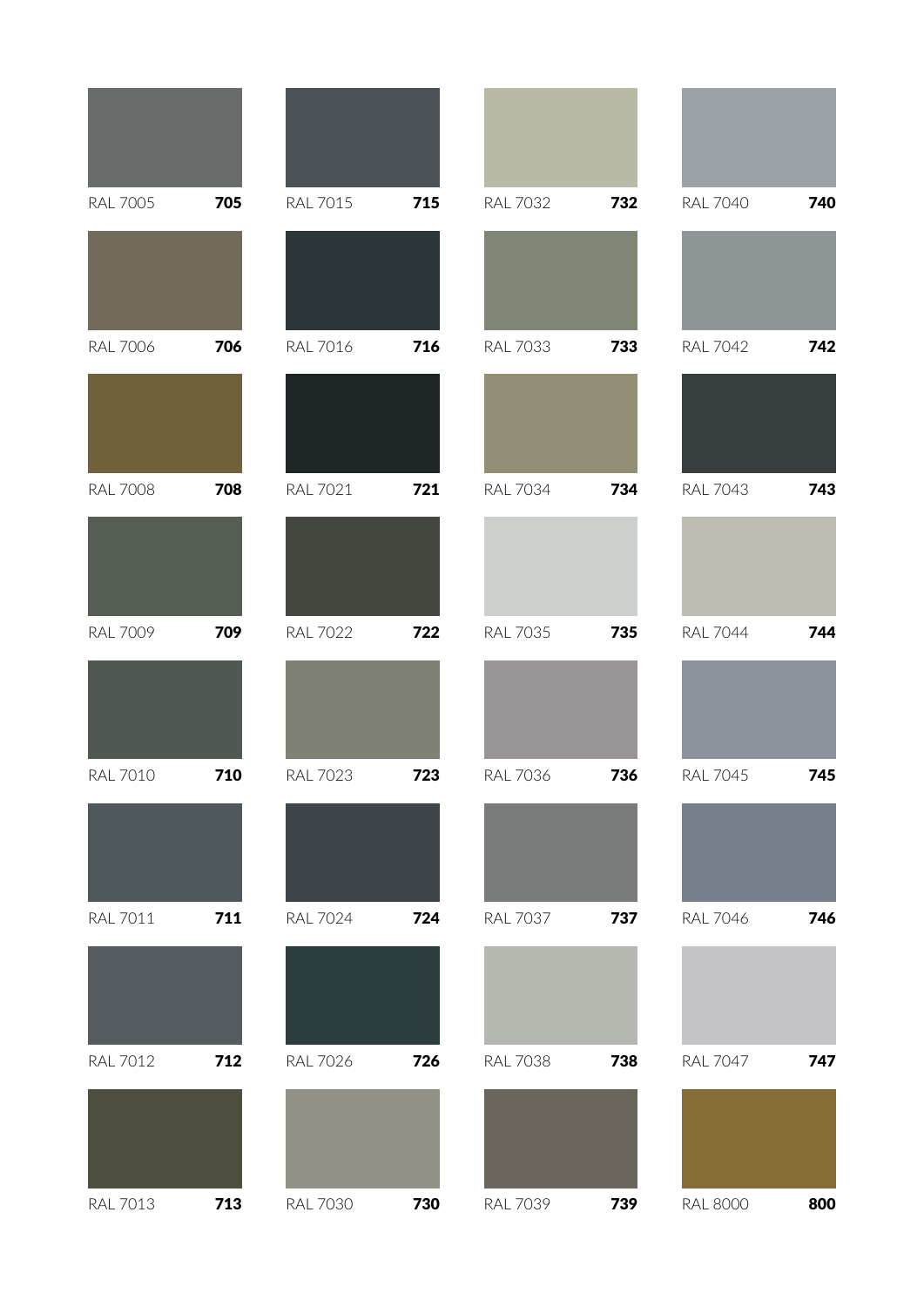| <b>RAL 8001</b> | 801 | <b>RAL 8014</b> | 814 | <b>RAL 8025</b> | 825 | <b>RAL 9007</b> | 907 |
|-----------------|-----|-----------------|-----|-----------------|-----|-----------------|-----|
|                 |     |                 |     |                 |     |                 |     |
| <b>RAL 8002</b> | 802 | <b>RAL 8015</b> | 815 | <b>RAL 8028</b> | 828 | <b>RAL 9010</b> | 910 |
|                 |     |                 |     |                 |     |                 |     |
| <b>RAL 8003</b> | 803 | <b>RAL 8016</b> | 816 | <b>RAL 9001</b> | 901 | RAL 9011        | 911 |
|                 |     |                 |     |                 |     |                 |     |
| <b>RAL 8004</b> | 804 | <b>RAL 8017</b> | 817 | <b>RAL 9002</b> | 902 | <b>RAL 9016</b> | 916 |
|                 |     |                 |     |                 |     |                 |     |
| <b>RAL 8007</b> | 807 | <b>RAL 8019</b> | 819 | <b>RAL 9003</b> | 903 | <b>RAL 9017</b> | 917 |
|                 |     |                 |     |                 |     |                 |     |
| <b>RAL 8008</b> | 808 | <b>RAL 8022</b> | 822 | <b>RAL 9004</b> | 904 | <b>RAL 9018</b> | 918 |
|                 |     |                 |     |                 |     |                 |     |
| <b>RAL 8011</b> | 811 | <b>RAL 8023</b> | 823 | <b>RAL 9005</b> | 905 |                 |     |
|                 |     |                 |     |                 |     |                 |     |
| <b>RAL 8012</b> | 812 | <b>RAL 8024</b> | 824 | <b>RAL 9006</b> | 906 |                 |     |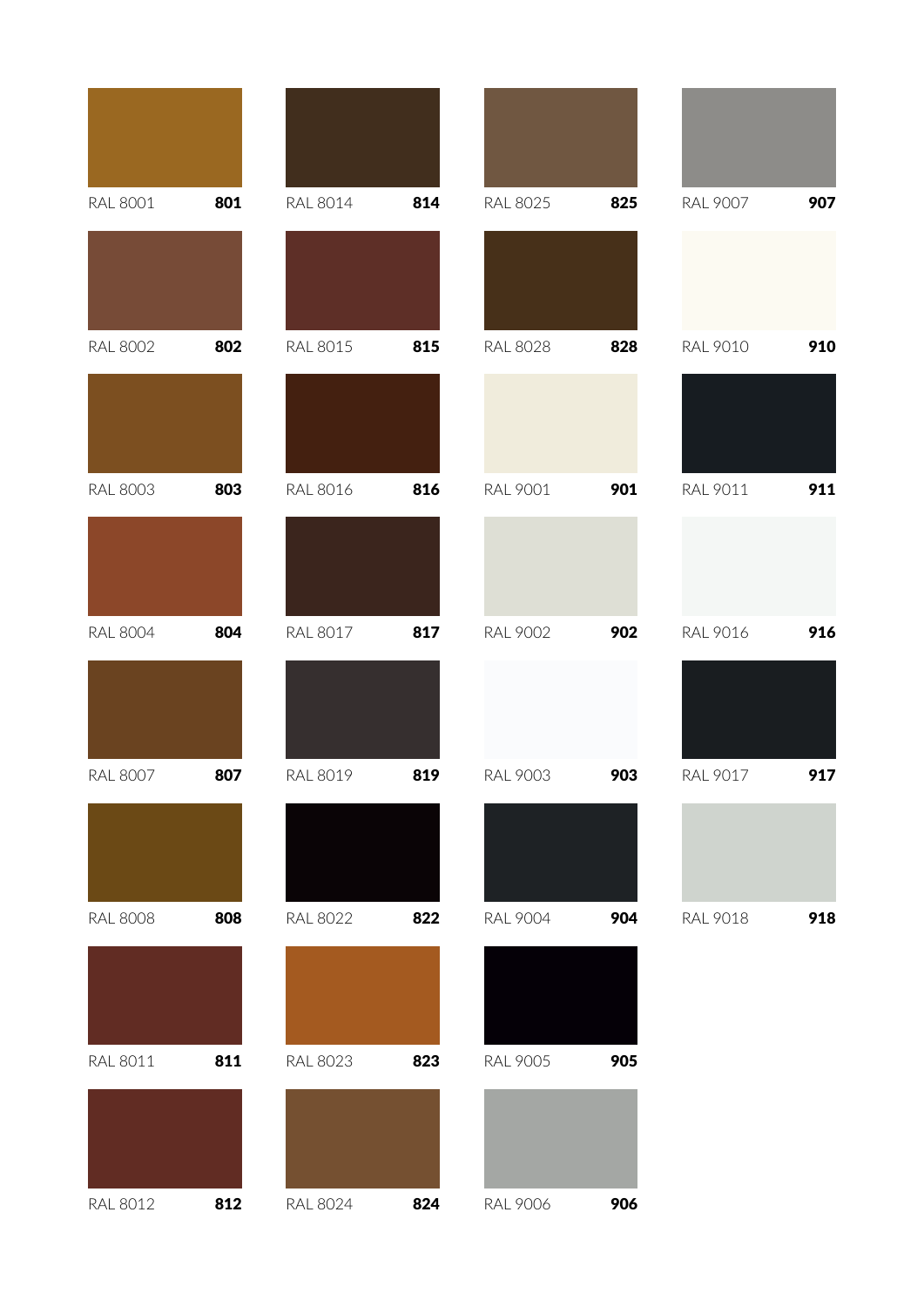#### **PODKŁAD EPOKSYDOWY | EPOXY PRIMER | EPOXIDGRUNDIERUNG | COUCHE D'AP-PRÊT ÉPOXY | ЭПОКСИДНАЯ ГРУНТОВКА**

EN Each product painted with powder or



Podkład epoksydowy **EPO** Epoxy Primer Epoxidgrundierung Couche d'apprêt époxy Эпоксидная грунтовка

liquid paint can be additionally protected with epoxy primer, which increases the corrosion resistance of the product. Protecting the product with epoxy primer allows for more freedom of installation in areas subject to contact with water (in the vicinity of a bathtub, a toilet or a shower, etc.) However, the primer does not protect the product, where there is danger of direct exposure of the radiator's surface to a stream of water. The price for the epoxy primer service is fixed at 150 PLN (40 €) net, regardless of the radiator type. Handles, handrails and support rails are protected with epoxy primer as standard. Epoxy primer cannot be applied on chrome-plated, copper and aluminium products.

PL Każdy produkt malowany farbą proszkową lub ciekłą może być dodatkowo zabezpieczony podkładem epoksydowym, który zwiększa odporność korozyjną produktu. Zabezpieczenie podkładem epoksydowym pozwala na większą swobodę instalacji produktów w strefach narażonych na kontakt z wodą (do 1 metra od strefy mokrej, w sąsiedztwie wanny, toalety, czy prysznica itp.), ale nie w przypadkach, gdy istnieje niebezpieczeństwo bezpo-średniego oddziaływania strumienia wody na powierzchnię grzejnika. Cena usługi krycia podkładem epoksydowym jest stała i wynosi 150 zł (40 €) netto, niezależnie od rodzaju grzejnika. Uchwyty, poręcze oraz wsporniki sanitarne posiadają podkład epoksydowy w standardzie. Podkładu DE Jedes Produkt kann zusätzlich mit einer Epoxidgrundierung versehen werden, welche die Korrosionsbeständigkeit des Produktes erhöht. Der Schutz durch die Epoxidgrundierung ermöglicht eine größere Freiheit bei der Installation der Produkte in Bereichen, wo sie mit Wasser in Berührung kommen können (z.B. in der Nähe der Badewanne, Toilette, Dusche usw.), aber nicht in Fällen, wo die Gefahr besteht, dass das Wasser direkt auf die Oberfläche der Heizung gelangen kann. Diese Epoxidgrundierung hat einen Pauschalpreis und beträgt 40 EUR netto, unabhängig von dem gewählten Heizkörper. Griffe, Handläufe und sanitäre Stützkonsolen besitzen standardmäßig eine Epoxidgrundierung.

FR Chaque produit peint avec de la peinture en poudre ou liquide peut être protégé additionnellement par un primaire époxy, qui augmente la résistance du produit à la corrosion. Le primaire époxy facilite l'installation des produits dans les zones exposée à l'eau ( jusqu' à un mètre de la zone humide, proximité de la baignoire, des toilettes, de la douche, etc), mais pas dans les cas ou il existe un risque d'exposition directe à un jet d'eau sur la surface du radiateur. Le prix de supplément primaire époxy est de 150 zł (40 eur) net, quel que soit le modèle du radiateur. Les barres d'appui et les supports sanitaires possèdent la couche primaire époxy en standard. Le primaire époxy n'est s'applique pas aux produits chromés,en cuivre et aluminium.

RU Изделие, окрашенное порошковой или жидкой краской, следует дополнительно защитить эпоксидной грунтовкой, которая усиливает защиту от коррозии изделия. Эпоксидная защита позволяет увеличить зону установки (при контакте с водой на расстоянии 1 метре от влажной зоны в ванне, туалете или душе), но не в том случае, если есть возможность попадания прямой струи воды на поверхность радиатора. Стоимость услуги покрытия эпоксидной грунтовкой фиксированная и составляет 150 (40 Евро) злотых нетто, независимо от типа грунтовки. Ручки, поручни и санитарные кронштейны, изначально в комплектации имеется подклад. Эпоксидная грунтовка не применяется для хромовых, медных и алюминиевых материалов.

#### **POWŁOKA ANTYBAKTERYJNA | ANTIBACTERIAL COATING | ANTIBAKTERIELLE BE-SCHICHTUNG | REVETEMENT ANTIBACTERIEN | АНТИБАКТЕРИАЛЬНОЕ ПОКРЫТИЕ**

Antibacterial (RAL 9016) A96

epoksydowego nie stosuje się w przypadku wyrobów chromowanych, miedzianych

oraz aluminiowych.

PL To biała, antybakteryjna powłoka (RAL 9016) zawierająca związki srebra. Uwalniające się z niej jony srebra niszczą bakterie oraz hamują rozwój pleśni i grzybów. Stosowanie tej powłoki zaleca się w szczególności na produktach znajdujących się w pomieszczeniach sanitarnych. Usługa krycia powłoką antybakteryjną jest równa dopłacie dla powłok standardowych.

EN It is a white (RAL9016) antibacterial coating containing silver compounds. Silver ions destroy bacteria and prevent the mould and fungus growth. Use of this coating is particularly recommended for products located in sanitary facilities. Service charge for this coating is equal to surcharge for the standard coatings.

DE Es ist eine weiße (RAL9016), antibakterielle Beschichtung, die die Silberverbindungen enthält. Die Freisetzung von Silber-Ionen tötet Bakterien und hemmt das Wachstum von Schimmel und Pilzen. Die Nutzung dieser Beschichtung wird besonders für Produkte, die sich im sanitären Bereich befinden, empfohlen. Die Serviceleistung der antibakteriellen Beschichtung ist der gleiche Aufschlag wie für Standard-Beschichtungen.

FR C'est un revêtement antibactérien blanc RAL 9016 contenant des composés d'argent. La libération des ions d'argent fait détruire des bactéries et arrêter la croissance de moisissures et de champignons. L'utilisation de ce revêtement est recommandé en particulier pour des appareils situés dans des pièces sanitares. Le service de couverture antibactérienne égale le supplément couleur.

RU Антибактериальное покрытие (белое RAL 9016) содержит ионы серебра, которые уничтожают бактерии и предотвращают появление плесени и грибков. Использование данного покрытия особенно рекомендуется в случаях расположения радиатора в санитарных помещениях. Стоимость антибактериального покрытия равняется доплате за стандартный цвет.